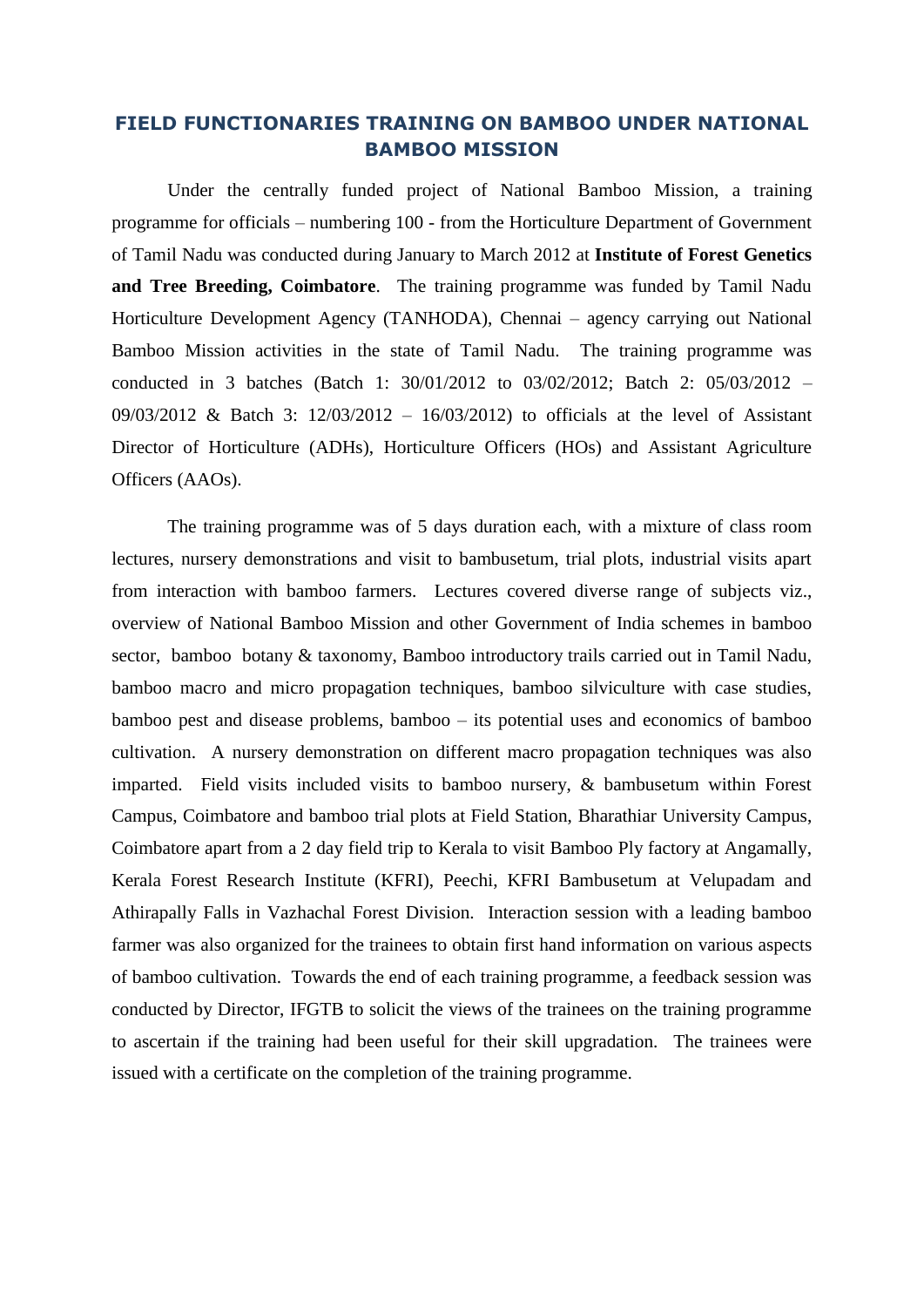

**Inauguration of training programme for Horticulture officers.**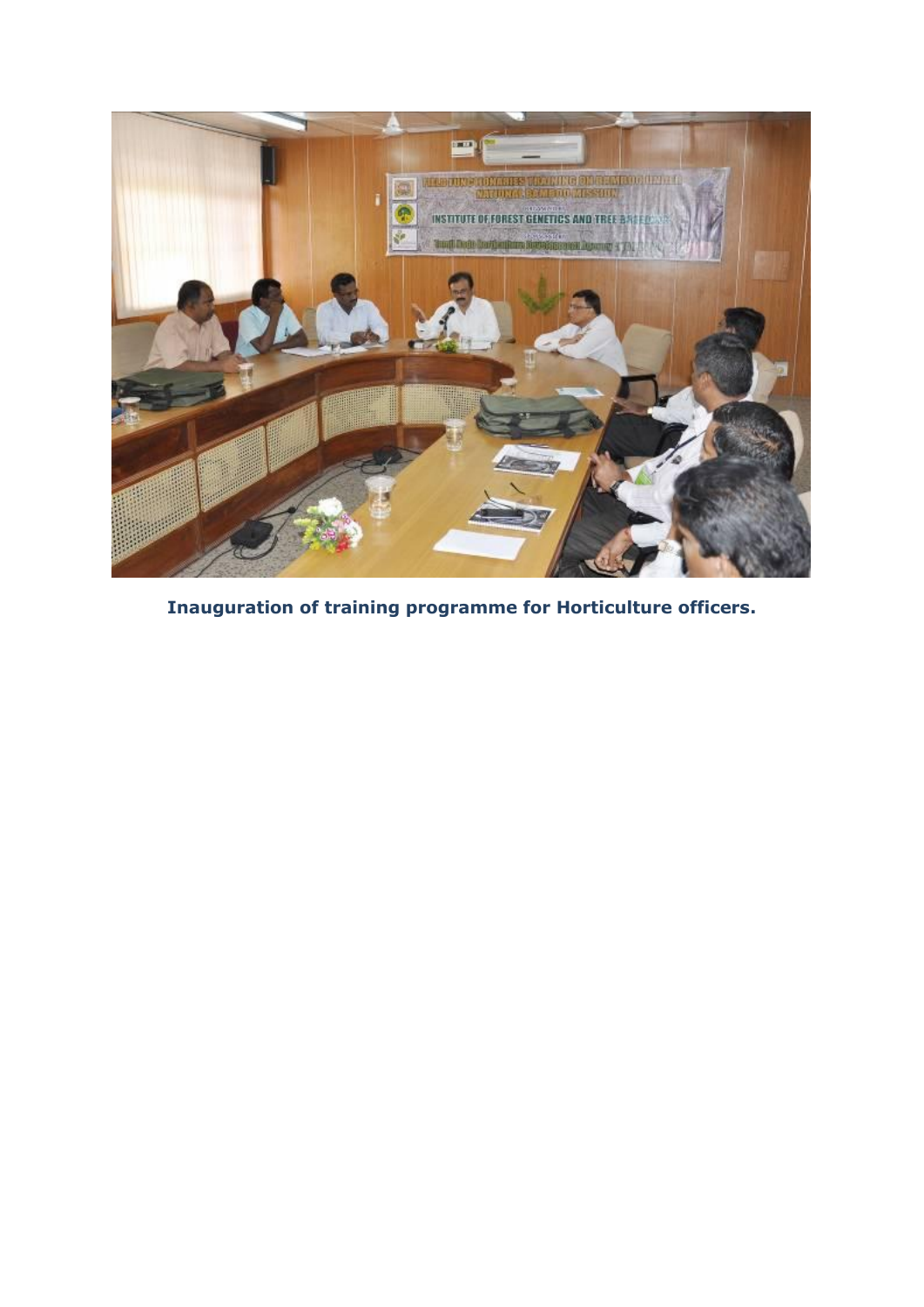

**Demonstration of macro propagation techniques at IFGTB Nursery.**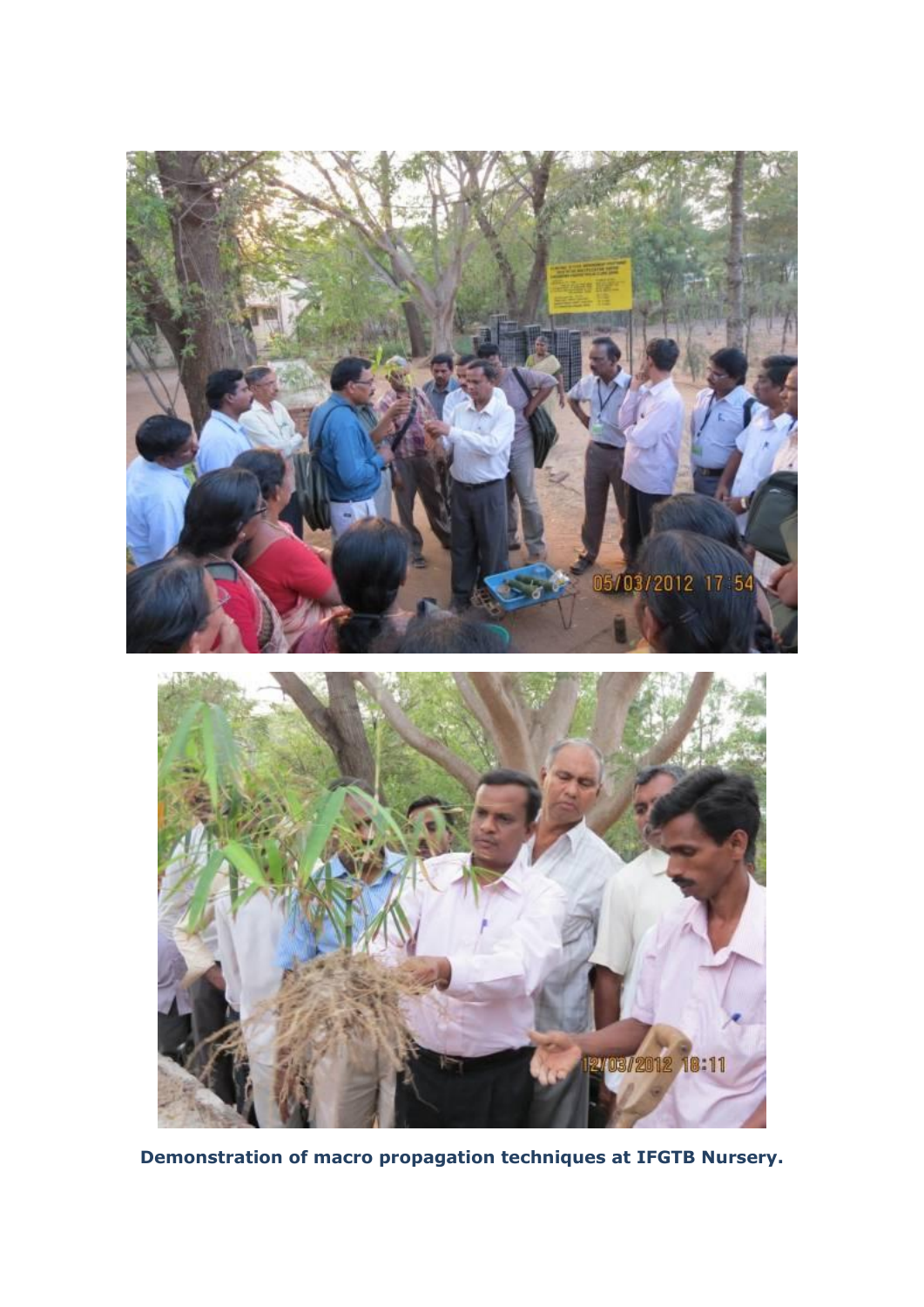

**Trainees interacting with bamboo farmer at Vilamundi, Tamil Nadu.**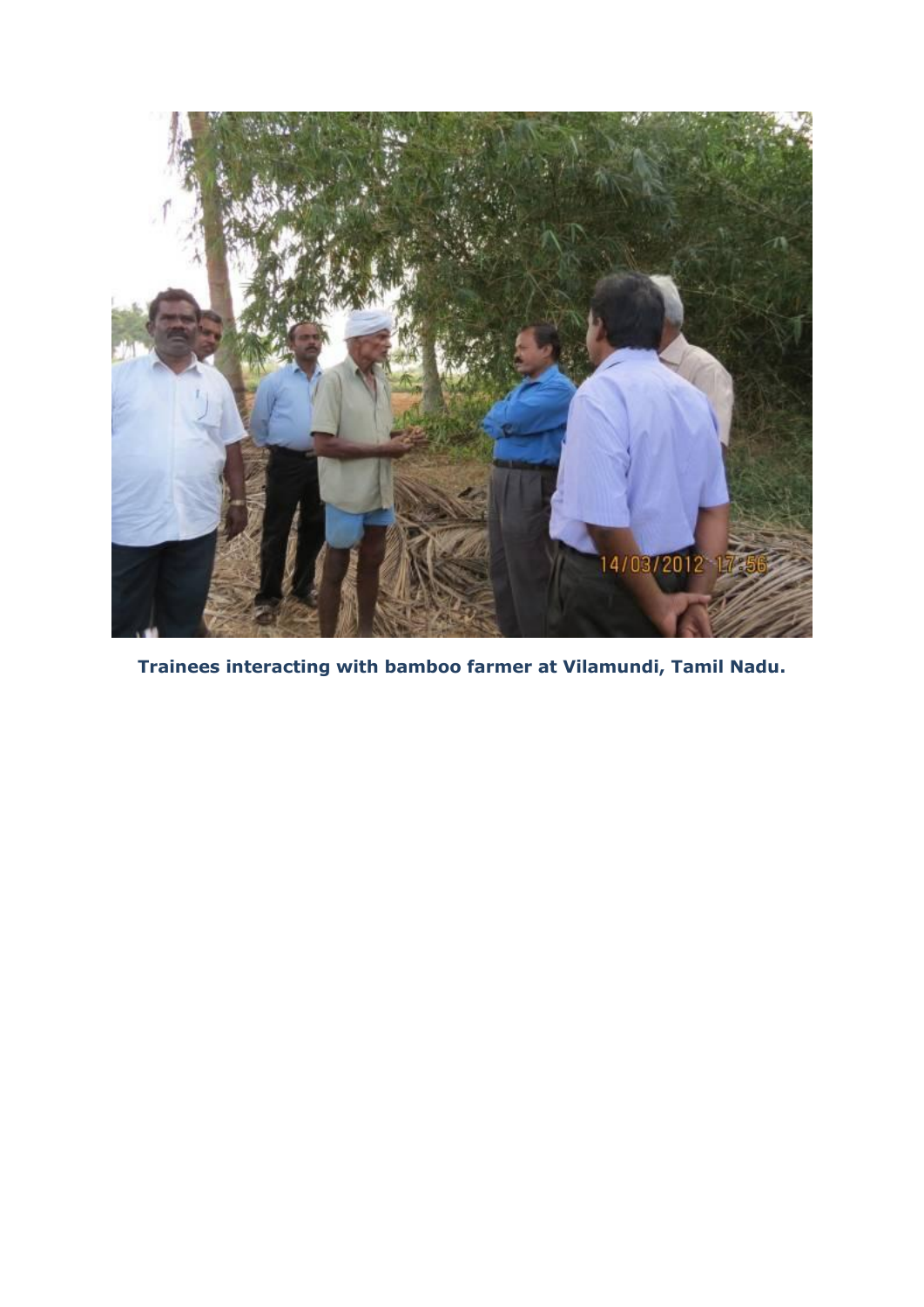

**Trainees trying bamboo machinery at Bamboo Ply Pre-processing centre, Angamally.**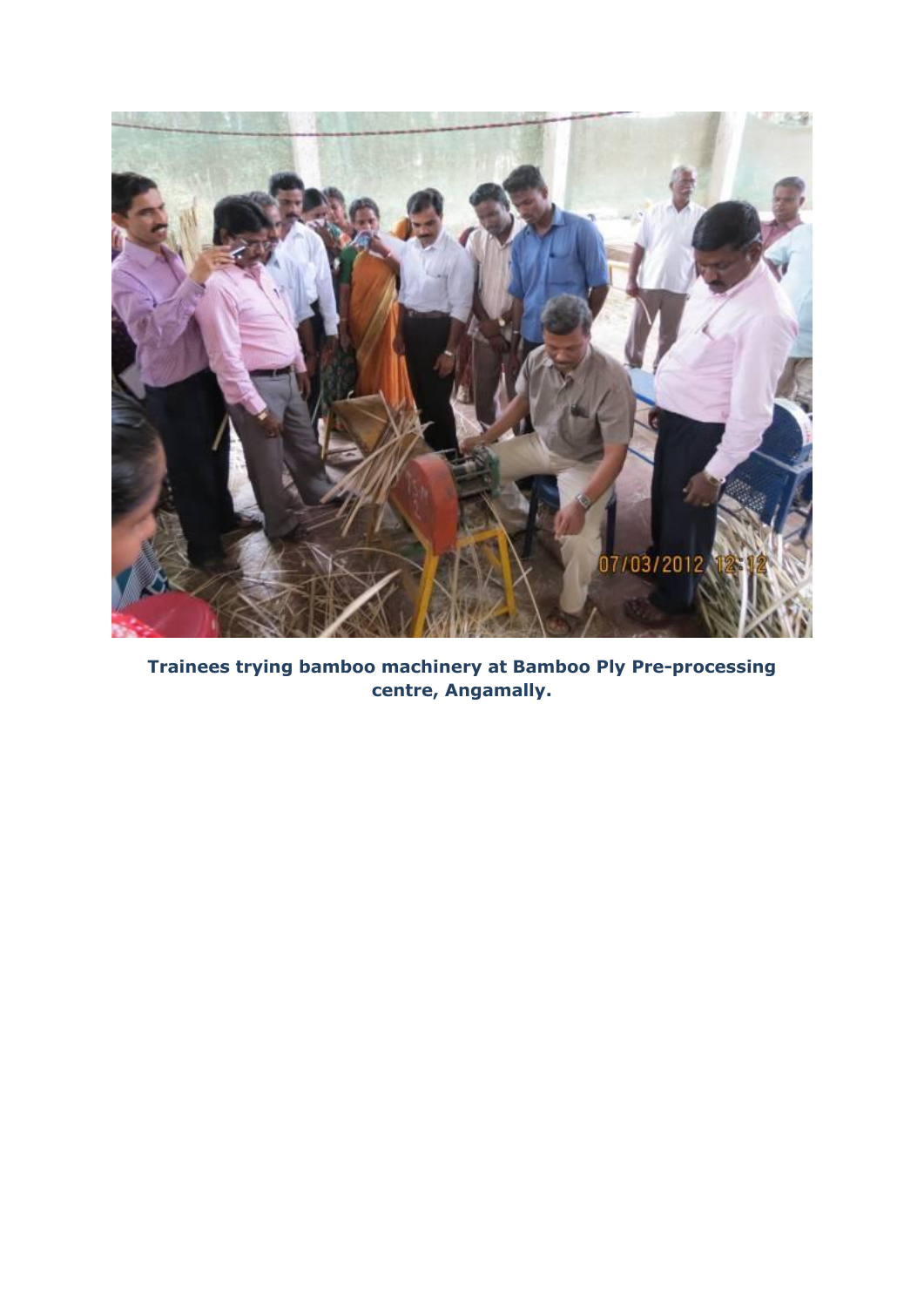

**Trainees in front of bamboo ply factory, Angamally.**